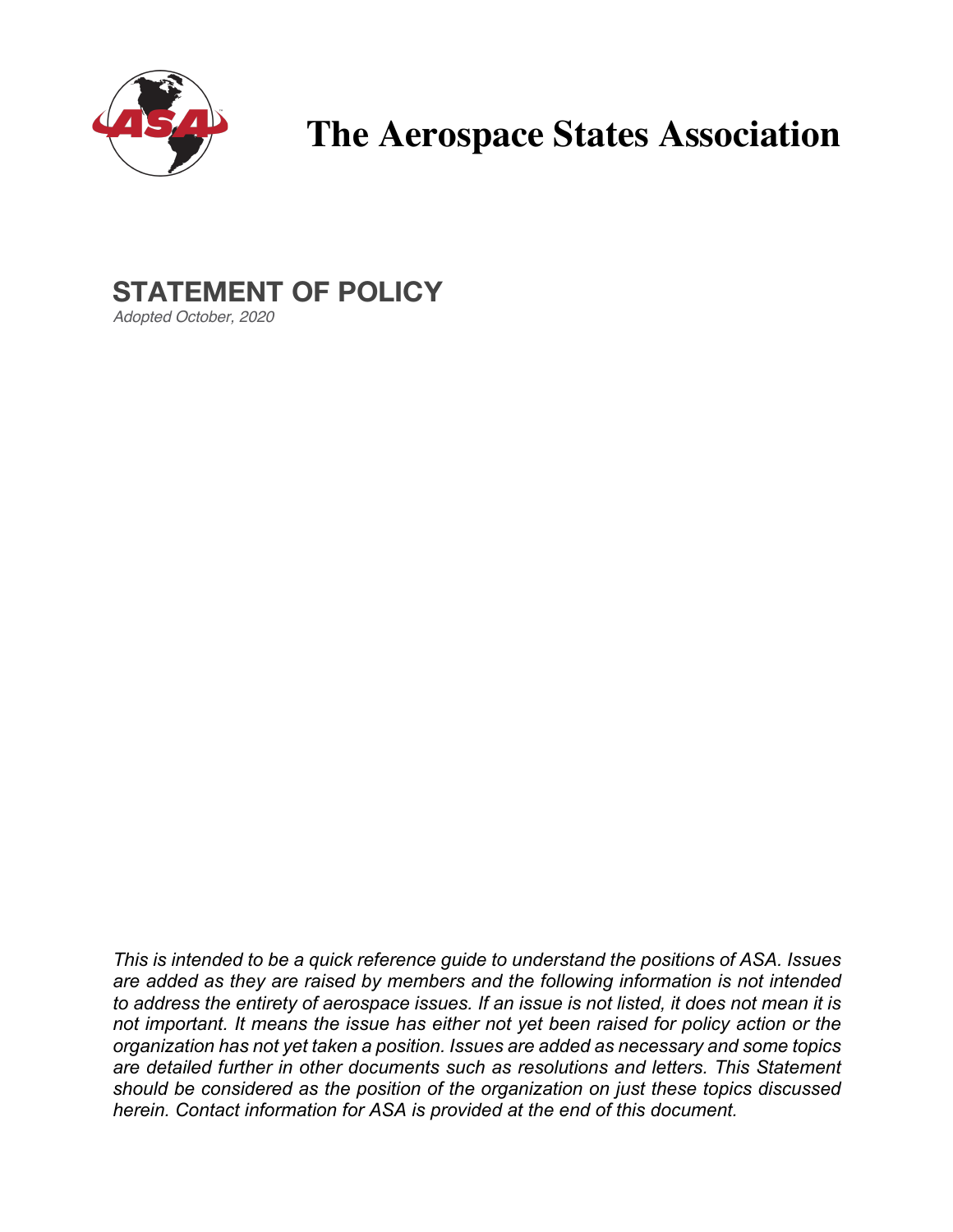### **Table of Contents**

| <b>Section I</b>   | About the Aerospace States Association                                                                                                                                                                       | Page 2                                                                        |
|--------------------|--------------------------------------------------------------------------------------------------------------------------------------------------------------------------------------------------------------|-------------------------------------------------------------------------------|
| <b>Section II</b>  | <b>Policy Positions</b>                                                                                                                                                                                      | Page 3                                                                        |
|                    | Aviation<br><b>Business</b><br><b>Education and Workforce</b><br><b>Industrial Base</b><br><b>Policy Process</b><br><b>Space Exploration</b><br><b>National Security</b><br><b>Weather and Earth Science</b> | Page 3<br>Page 3<br>Page 4<br>Page 5<br>Page 6<br>Page 7<br>Page 8<br>Page 10 |
| <b>Section III</b> | The Role of the States and Tribal Nations                                                                                                                                                                    | Page 12                                                                       |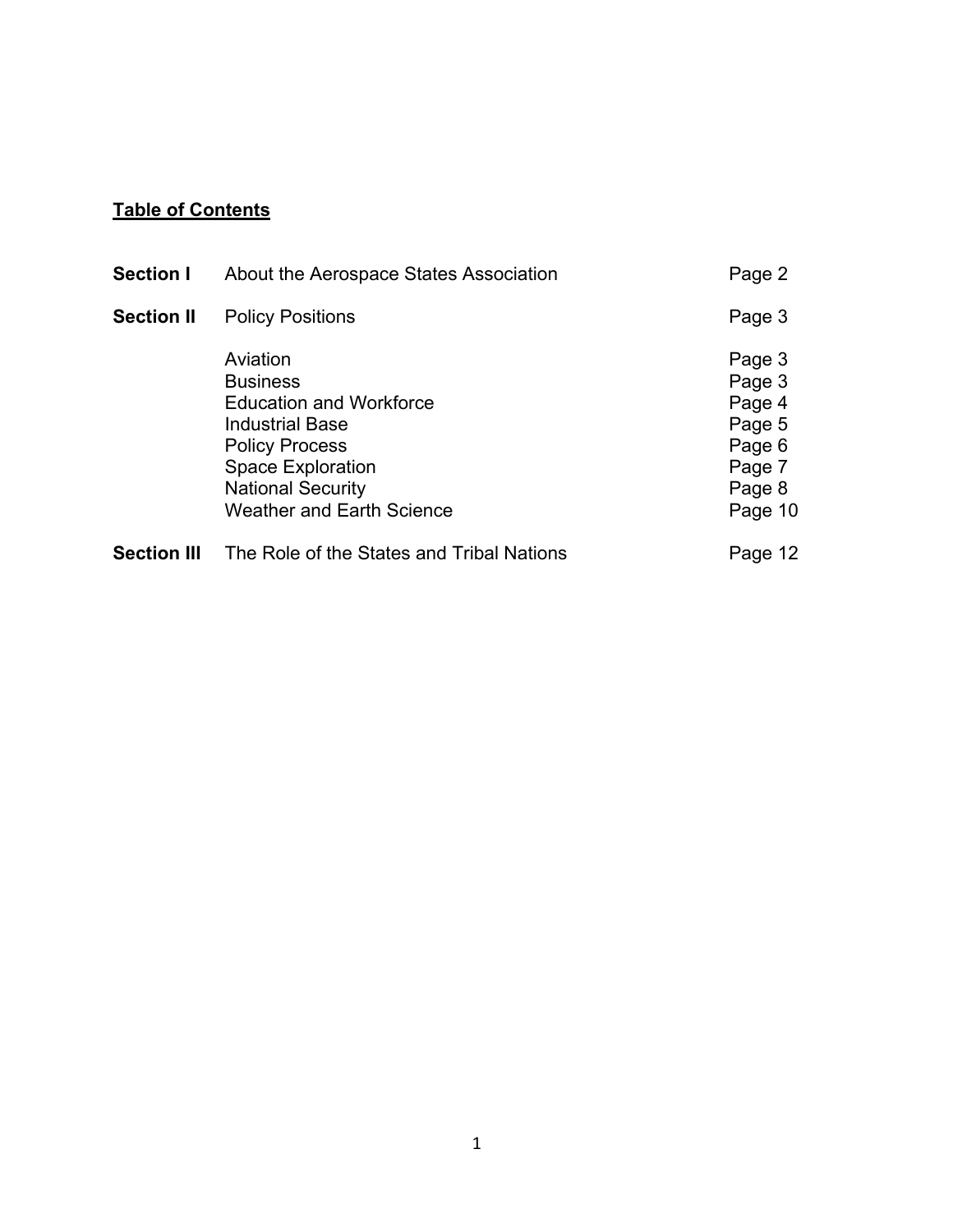#### **Section I: About the Aerospace States Association**

The Aerospace States Association (ASA) is a non-partisan 501(c)(3) organization comprising Lieutenant Governors, Governor-appointed delegates, state legislators, territorial and tribal government representatives. Associate members come from aerospace businesses, organizations, and academia working to advance aerospace and aviation in member states and throughout the nation. ASA is the only aerospace advocacy organization promoting state-based perspectives on federal aerospace policy.

ASA advocates on behalf of all 50 states, the territories, and tribal nations to keep America strong with vibrant and robust aerospace programs that lead the world in exploration, innovation, and technology, ensure national and economic security, and improve life here on Earth. We support research and development funding, workforce training, economic development in aerospace, excellence in science, technology, engineering, and math (STEM), and keeping states competitive in a global marketplace.

ASA brings together aviation and space interests across each state to educate state legislators and other officials on state-specific issues and provides networking opportunities to grow jobs and expand economic development. As leaders in our state governments, ASA members not only impact policy at the state level, but also at the federal level by informing our congressional delegations on aerospace priorities.

ASA is committed to:

- Enacting state-based initiatives to strengthen our nation's leadership in aviation and aerospace;
- Supporting the aerospace and aviation industries in all 50 states to strengthen industry contributions to our economies;
- Inspiring a younger generation to innovate, explore, and build;
- Educating young Americans to lead the world in science, technology, engineering, and math; and
- Linking the global community in peace and commerce via air travel.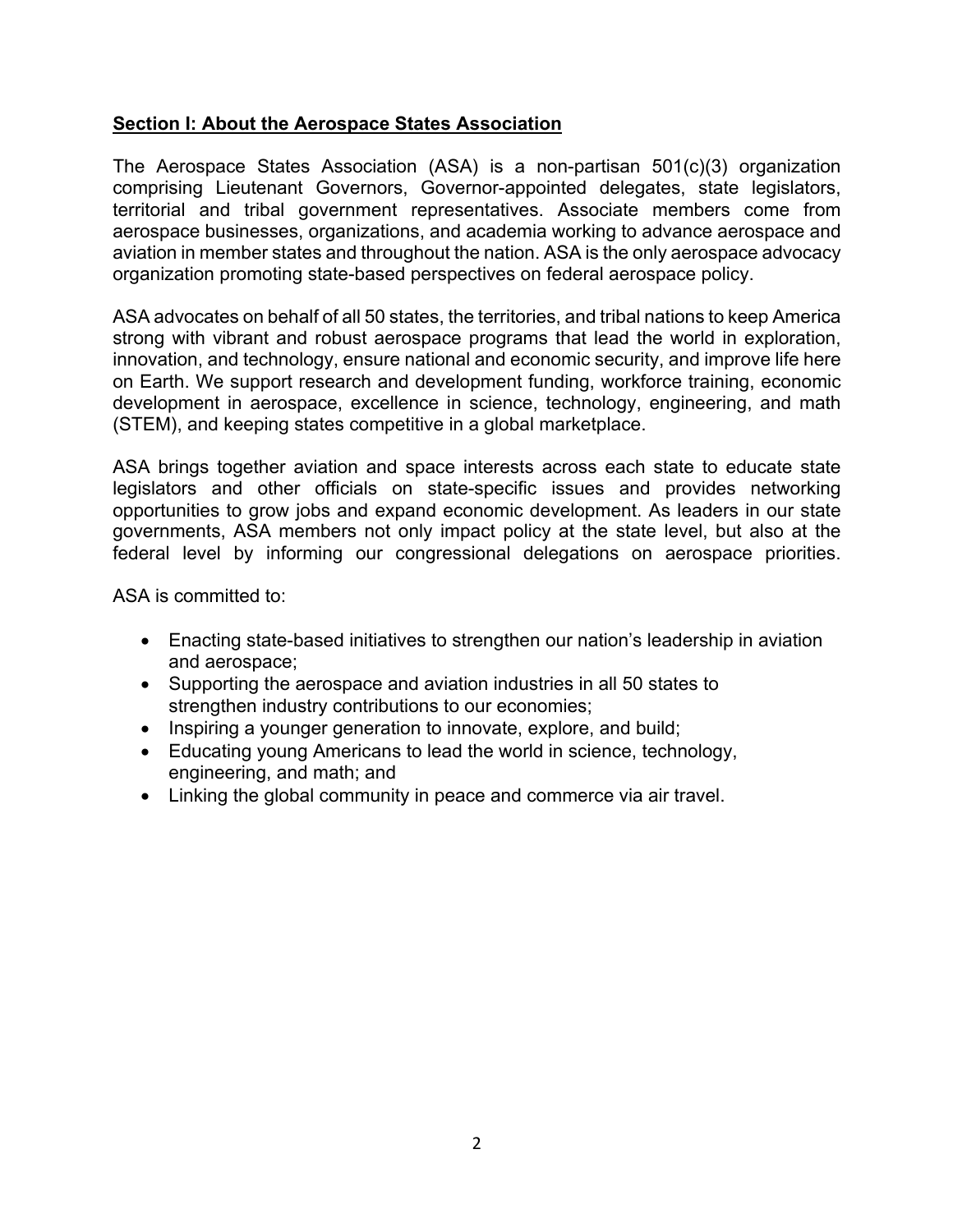#### **Section II: Policy Positions**

ASA urges the Administration and Congress, as well as State, Local, and Tribal Governments, to provide the highest priority to the following issues to ensure the United States remains the preeminent global leader in aerospace for generations to come.

#### **AVIATION**

- **Support a robust aviation industry and policies** that support maintaining U.S. leadership in aviation, aviation technology, and industrial capability. In particular, enable the introduction of supersonic flight capabilities. Additionally, ensure the United States leads in the development of urban air mobility capabilities.
- Support programs that **encourage youth to consider aviation careers** including pilots, air traffic controllers, maintenance, and all other aviation fields.
- Encourage policies that **prevent and mitigate encroachment to airspace** and sensitive/classified/commercial airspaces.
- Support the implementation **of Next Generation (NextGen) air traffic control** technologies to improve the safety, efficiency, and effectiveness of general, commercial, and business air traffic.
- Encourage the United States to **lead in UAV technology**, where we currently lag nations such as China in small commercial UAVs. Ensure that there are enabling regulatory frameworks (e.g., Federal Aviation Administration, Federal Communications Commission) to support U.S. innovation in all categories of UAVs.

#### **BUSINESS**

• Support the **Export-Import (EXIM) Bank**. American Workers benefit from EXIM. U.S. export sales financed through EXIM support 1.7 million jobs in all 50 states. In FY2019, more than 90 percent of transactions directly supported American small businesses. In addition, tens of thousands of small business suppliers benefit from partnerships with large exporters. Since 1992, EXIM has generated \$9.6 billion for taxpayers in the 20 years, mostly through fees collected from foreign customers (2018 data). Eliminating EXIM would end up increasing the U.S. deficit. Other countries provide substantial support for their exporters — the EXIM Bank estimates there are at least 110 foreign export credit agencies around the world. Those export credit agencies work aggressively, often hand-in-hand with government, to support domestic industries. European and Asian governments provide several times more financing to their countries' exporters, and they're not likely to stop if EXIM goes away. Unilateral disarmament will hurt U.S. exports and eliminate American jobs. With 95 percent of the world's customers living outside the United States, exports are the key to America's future prosperity and jobs. Nearly one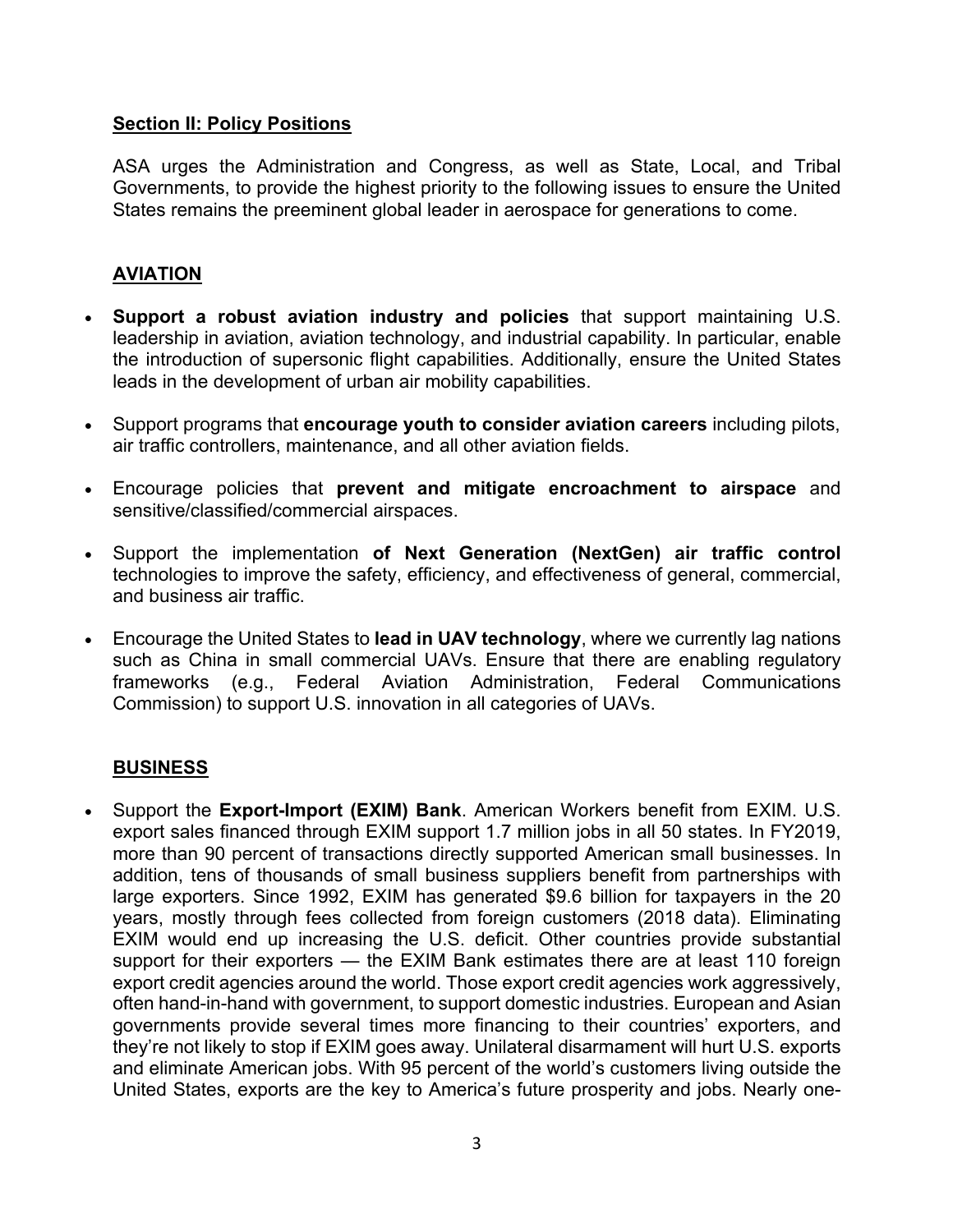third of U.S. economic growth since mid-2009 has been driven by exports. EXIM is a key reason that U.S. exports are growing. During the fiscal year ended September 30, 2018, EXIM authorized \$3,323.2 million of loan guarantees, insurance, and direct loans in support of an estimated \$6,787.6 million of U.S. export sales which supported an estimated 33,000 U.S. jobs.

- Continue to **reduce export barriers and restrictions**. Without the ability to effectively compete in international markets, U.S. exports will be unable to grow and U.S. corporations will be forced to move operations and manufacturing overseas or close shop. This will result in increased reliance upon foreign parts and components in U.S. space systems or key industries will become unsustainable as the U.S. government and domestic markets become their only sources of revenue.
- Ensure the United States continues to lead in **aerospace research and development** by expanding programs such as Small Business Innovation Research (SBIR), Small Business Technology Transfer (STTR), the Experimental Program to Stimulate Competitive Research (EPSCoR), and the National Institute of Standards and Technology's Manufacturing Extension Partnership (MEP). ASA recognizes the profound importance that investments in early stage, basic research, exploratory development, and advanced science and technology have in creating future mission capability and talent, as well as the positive economic impacts such investments have on society. We strongly encourage that budgetary authorizations and appropriations are not only preserved but increased to enable innovative scientific and technological advancements that can underpin future R&D.

#### **EDUCATION AND WORKFORCE**

- **Educate** the next generation of scientists, engineers, technicians, and entrepreneurs through programs at all levels of education in Science, Technology, Engineering, and Math (STEM). ASA supports all ranges of STEM and aerospace workforce development, including continuing engineering education and pilot training programs.
- **Develop partnerships** between industry and educational institutions to provide handson experience for students planning to enter the aerospace workforce.
- **Support the Civil Air Patrol.** Founded in 1941 to mobilize the nation's civilian aviation resources for national defense service, CAP has evolved into a premier public service organization that still carries out emergency service missions when needed — in the air and on the ground. As a Total Force partner and Auxiliary of the U.S. Air Force, Civil Air Patrol is there to search for and find the lost, provide comfort in times of disaster and work to keep the homeland safe. Its 60,000 members selflessly devote their time, energy and expertise toward the well-being of their communities, while also promoting aviation and related fields through aerospace/STEM education and helping shape future leaders through CAP's cadet program.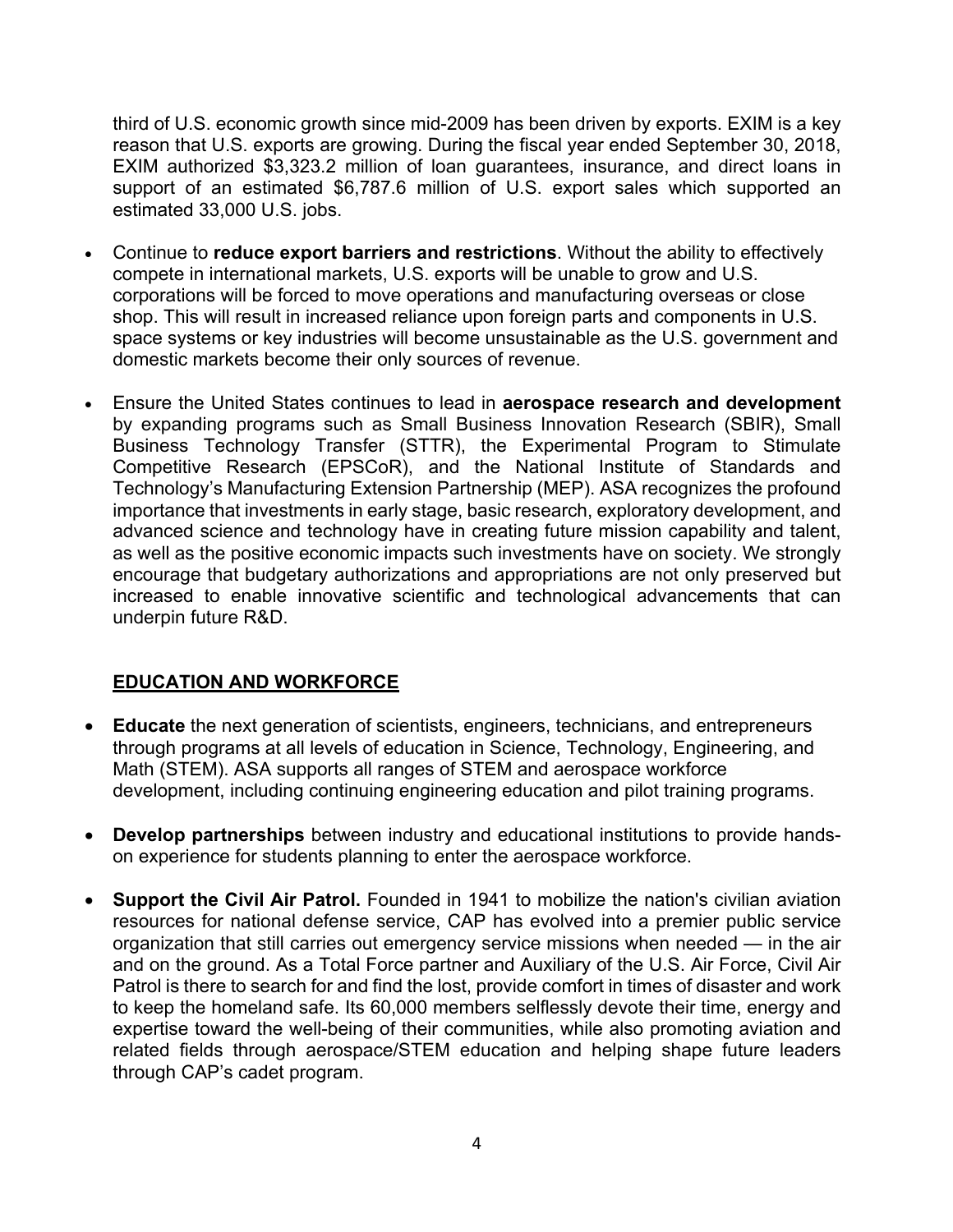- Provide full, predictable, and stable funding for **NASA's STEM Education programs**, including Space Grant, the Experimental Program to Stimulate Competitive Research (EPSCoR), and the Minority University Research and Education Project (MUREP). These programs are critical in supporting the development of a STEM workforce that is essential to our nation's competitiveness.
- Support computer science and cybersecurity youth and training programs including **"Computer Science for All**." CSforALL is collaborating with the US Air Force JROTC HQ and additional partners to launch JROTC-CS, a demonstration project to design and test implementation models for the long-term scale-up of evidence-based computer science (CS) and cybersecurity education programs within the Junior Reserve Officers Training Corps (JROTC). This project supports Section 512 of the 2020 National Defense Authorization Act, which amends Section 2031(b)(3) of title 10, U.S. Code, to include instruction or activities in the fields of science, technology, engineering, and mathematics in the JROTC program. At scale, this project has the potential to engage over 500K high school students in computer science and cybersecurity education pathways, as well as build technology education capacity at over 3400 JROTC high schools, serving 4M students overall.
- Continued support for **Apprenticeship Programs** such the Advanced Manufacturing Technician Apprenticeship Program (AMTAP) – a U.S. Department of Labor (USDOL) Registered Apprenticeship, in partnership with State and Local workforce centers, that train candidates on the skills necessary to build aerospace-related electronics and create a gateway to a career in space manufacturing. The program is a 9-week up-front training program designed for candidates without four-year degrees and with no experience required. Participants are paid and offered benefits on day one and hired if they pass all their certifications. The program has provided a path to good paying jobs for hundreds and is currently active in Alabama and Colorado. We urge its expansion.

#### **INDUSTRIAL BASE**

- Maintain and expand the **aerospace industrial base** of the United States to manufacture the advanced technology components necessary for space exploration here in the United States. Not only is maintaining this capability critical to our national security, but aerospace programs generate tens of thousands of manufacturing and engineering jobs across the country in small, medium, and large-scale manufacturing.
- **Ensure continuity of the industrial base** under all circumstances, including rare but cataclysmic events such as **pandemics**. Ensure continuity of critical operations during situations such as stay-at-home orders and ensure return-to-work requirements are practical without placing costly and undue restrictions and requirements. Ensure the supply chain is able to survive economic downturns by advancing payments, extending deadlines, and not holding contractors liable for things outside of their control.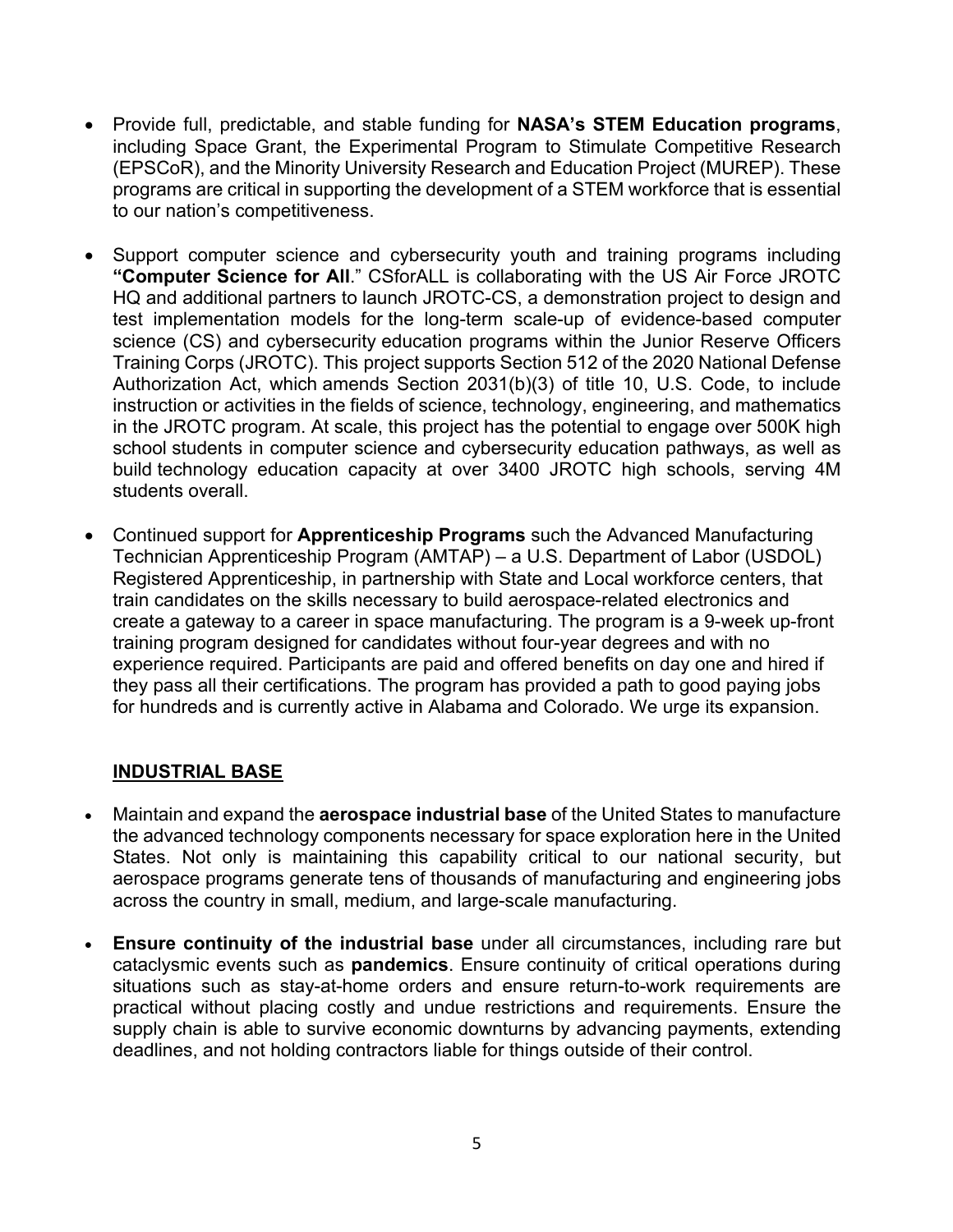- A key component of the industrial base is the **Maintenance, Repair, and Overhaul** (MRO) industry where additional capacity is needed in the United States to ensure continued safe, economical, and reliable aircraft operation.
- Recognize the reemergence of the role of states in the development, maintenance, and recapitalization of **critical space infrastructure**. For most of this nation's proud history, transportation infrastructure was a state responsibility. With distinct tools more suited for commercialization, states are once again proving to be partners with the Federal Government in securing a new future of U.S. leadership in space exploration and commercial space enterprise.
- Support infrastructure funding for State **Spaceports** which provide critical launch capabilities for the national security, civil, and commercial space launch markets, as well as suborbital markets. FAA-licensed State Spaceports serve a variety of government and industry customers. These locally owned and State-owned and operated spaceports, which are the backbone of America's 21st Century infrastructure to access space, provide an opportunity for the Administration and Congress to support new launch capabilities.
- Ensure the United States continues to lead the world in the development and improvement of **Artificial Intelligence** and **Quantum Computing** to maintain our nation's technological advantages and ensure systems are developed for and used in ways that improve security, economic prosperity, and the world's quality of life.
- Support development of **propulsion technologies** such as solar electric and nuclear that speeds exploration of space and makes operations more efficient.

#### **POLICY PROCESS**

**Federal Funding:** NASA absorbs a minimal of our nation's financial resources (less than 1⁄2 of 1% of the federal budget) yet returns extraordinary value that benefits all. Benefits range from technological leadership, advances in science, a strong national industrial base, economic development and commerce, global influence, and STEM-related inspiration for future generations of scientists, engineers, and entrepreneurs.

ASA recognizes the aerospace industry has unique characteristics that require long system and technology development lead times. Industry requires a high degree of **program certainty and funding stability** to successfully invest in equipment, facilities, and jobs. While there is always leeway to examine and adjust program priorities and strategy over time, history has demonstrated repeated policy shifts in major program architectures can delay key exploration and technology goals, erode the industry base, and thereby result in higher costs. Continuity of purpose and the continuation of largescale science and exploration programs over successive Congresses and Administrations are vital for securing and extending U.S. leadership in aerospace.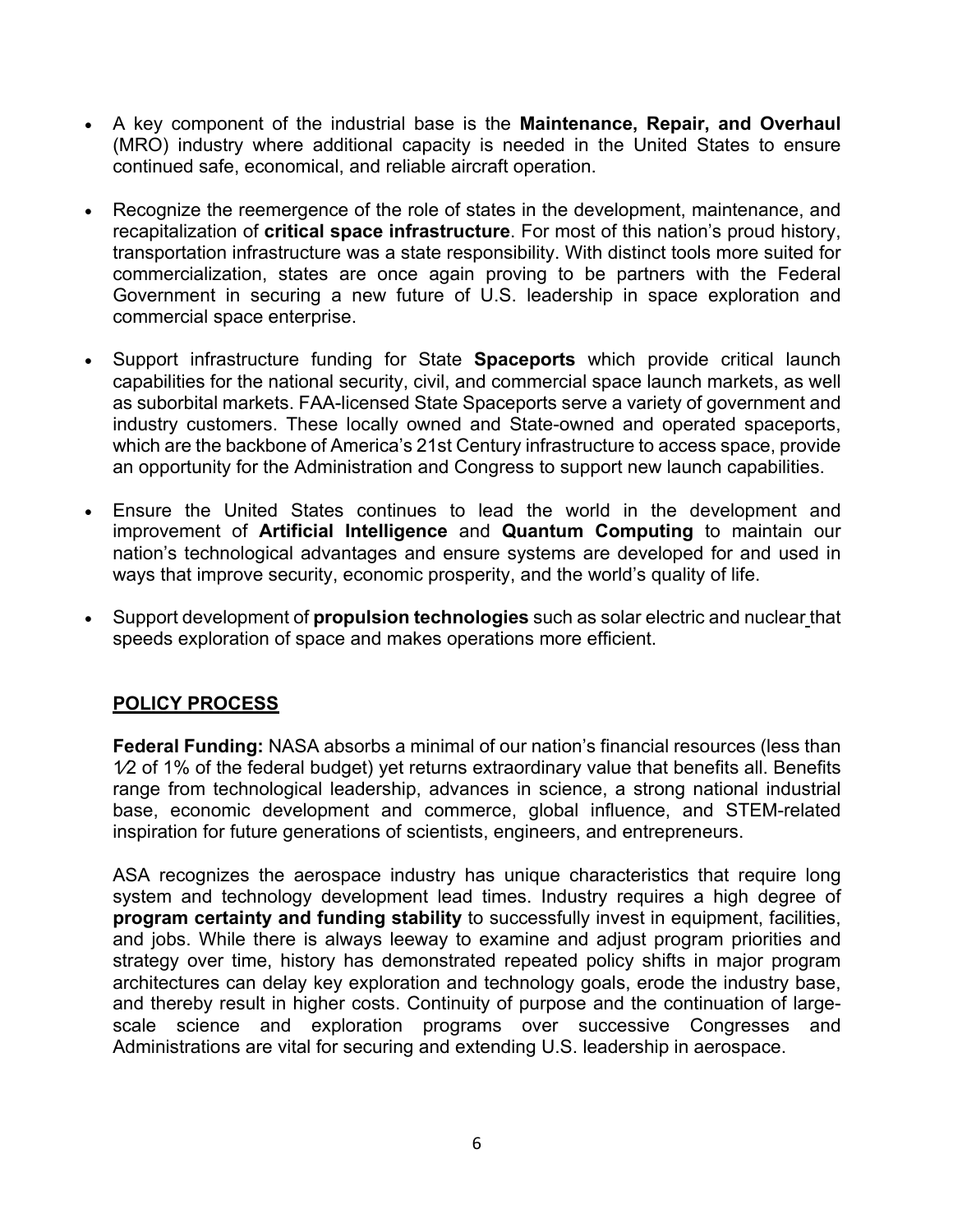#### **SPACE EXPLORATION**

- Maintain the nation's ability to transport crew and cargo to the International Space Station through **NASA's Commercial Crew and Cargo Program**. This will also facilitate the development of business-led space activities in low Earth orbit and enable NASA to focus on deep space exploration and other activities for which there is not a near-term commercial market.
- Support **NASA's Communications Services Program** (CSP) to encourage the transition of mission communications services from government-owned and operated to commercially owned and operated, where feasible. CSP will demonstrate the feasibility of commercially provided mission planning, data relay services, and ground segment operations. By allowing NASA the option to purchase services from the communications industry, the CSP and commercial market may be able to better identify requirements and explore opportunities that are mutually beneficial, allowing NASA to focus less on operations and more on exploration.
- Maintain the United States as the undisputed leader in space exploration by completing and launching NASA's Orion Spacecraft atop the world's largest and most powerful rocket, NASA's Space Launch System (SLS), utilizing NASA's Exploration Ground Systems as part of the **Artemis Program,** and establish a defined and funded plan to enable the first woman and next man to return to the Moon by 2024 and to reach Mars with astronauts in the 2030s.
- Support continued international cooperation and research and development on the **International Space Station,** as well as look to robotic and human tended follow-ons and alternatives for a continuous U.S. presence in low Earth orbit. Such research is critical to scientific and commercial advancements that benefit life on Earth, as well as to serve as a development and proving ground for technologies required for deep space exploration.
- Enhance the prestige and influence of the United States by encouraging continued international engagement on the **Artemis Accords** and by leading partnerships to develop planetary surface systems, including membership in the International Moonbase Alliance, Moon Village Association, and other thought-leading institutions.
- Establish a vibrant set of **lunar and Martian environmental analog test facilities** across the country, including a **Lunar Research and Development Park,** with the goal to establish a prototype Moon base facility in a simulated lunar-like environment to facilitate the development, testing and validation of lunar robotics, renewable energy, in-situ resource utilization, and other innovative technologies and procedures, as well as astronaut training, that could both enable and support a sustainable human settlement on Earth's Moon and beyond. [Expanded in ASA Resolution 2019-001]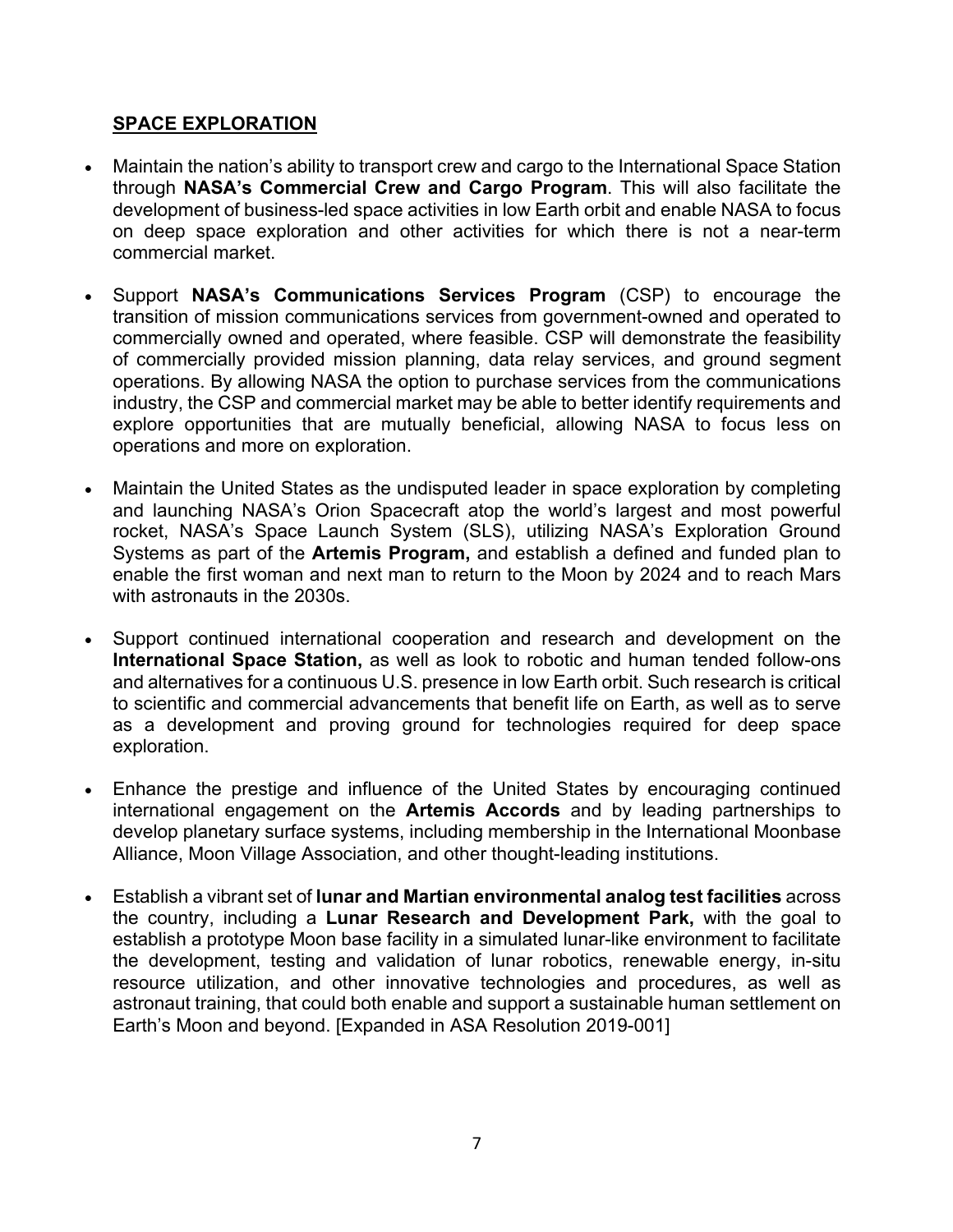- Fully fund and implement **NASA's Mars Exploration Program (MEP),** including the **Mars Sample Return Program,** to explore Mars and continue scientific progress following the discovery of water. Implement MEP with a balanced portfolio of competed and flagship missions, including robotic orbiters, landers, and mobile laboratories. Provide scientific continuity and high-bandwidth Mars/Earth communications network with an ongoing presence of multiple orbiter missions, including existing assets such as Mars Odyssey and Mars Reconnaissance Orbiter. Use this robotic Mars Exploration Program to buy down risk for future human exploration of Mars, while initiating development of the Exploration Crew Module (ECM) habitation and deep-space propulsion systems required for the first human Martian mission.
- Complete the **James Webb Space Telescope** (JWST) and programs in **NASA's Lunar Exploration and Planetary Sciences** portfolio. These programs and international partnerships expand the American sphere of influence, address major scientific questions concerning our solar system and the universe, and lead to the development of technologies that enhance the U.S. economy and the worldwide quality of life.
- Support **NASA's Plan for Commercial LEO Development** to achieve a robust low Earth orbit economy from which NASA can purchase services as one of many customers. Commercial space activities, including space tourism, should be facilitated only to the degree that it does not impede the goals otherwise stated in this document. NASA should utilize the services of private astronauts in low Earth orbit only to the extent that it benefits NASA's overall exploration and science objectives.

#### **NATIONAL SECURITY**

• Enhance support for the many federal departments, agencies, and organizations with space programs critical to the national security of the United States. These programs provide security and financial benefits to the United States and include:

o Ensuring assets are **delivered to space** safely and on time by ensuring competitive procurements that evaluate past performance and schedule reliability, not solely cost.

o Fully funding and supporting **classified programs** which are essential to the security of our nation (that cannot be mentioned in this forum by name).

o Completion of the **GPSIII** constellation to provide more powerful and secure GPS technology for the U.S. military and a variety of business and civilian uses.

o Meeting 21st century global security threats by continuing to support the **Space-Based Infrared System (SBIRS)** and **Overhead Persistent Infrared (OPIR)**, which address warfighter needs in missile warning, missile defense, battlespace awareness, and technical intelligence.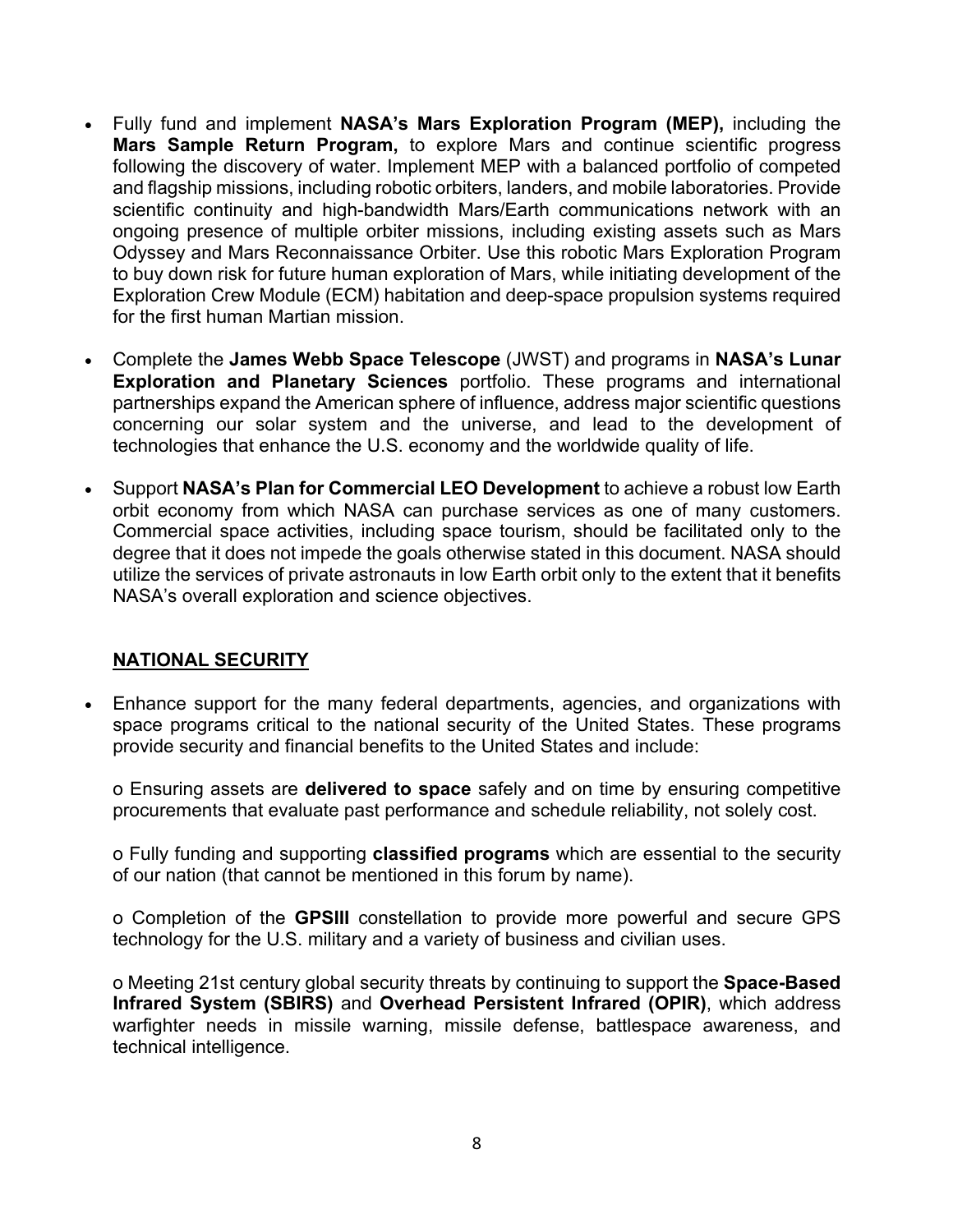o Close gaps in military satellite communications capabilities by providing more resiliency and capacity for national security users through support of the **Advanced Extremely High Frequency (AEHF), Wideband Global Satellite (WGS),** and **Mobile User Objective System (MUOS)** programs. These systems provide unique capabilities for United States and allied users, that are not all available commercially.

o Support national development of Space Domain Awareness (SDA) capabilities and long-term sustainability measures to realize the maximum economic potential in space. With rapid growth in launching of space assets by various entities, it is critical to support the development of open architecture data repository (OADR) and international collaboration in SDA to promote the rules, research, development, and best practices in traffic management, collision avoidance, and debris mitigation.

- ASA agrees that the **highest U.S. nuclear policy and strategy priority** is to deter potential adversaries from nuclear attack of any scale. Given the diverse threats and profound uncertainties of the current and future threat environment, U.S. nuclear forces play the following critical roles in U.S. national security strategy. They contribute to the:
	- Deterrence of nuclear and non-nuclear attack;
	- Assurance of allies and partners;
	- Achievement of U.S. objectives if deterrence fails; and
	- Capacity to hedge against an uncertain future.
- ASA supports the **modernization of today's strategic nuclear triad**, largely deployed in the 1980s or earlier, consists of: submarines (SSBNs) armed with submarine-launched ballistic missiles (SLBM); land-based intercontinental ballistic missiles (ICBM); and strategic bombers carrying gravity bombs and air-launched cruise missiles (ALCMs). The triad and non-strategic nuclear forces, with supporting NC3, provides diversity and flexibility as needed to tailor U.S. strategies for deterrence, assurance, achieving objectives should deterrence fail, and hedging.
- **Hypersonics** are arenas where substantial private sector entrepreneurial investment is occurring for next generation reusable launch systems and associated state spaceports. Similarly, on the military side, hypersonic weapons are being deployed by near peer competitors placing the United States in the difficult position of having to catch-up. ASA urges the Administration and Congress to support and invest in both commercial and military hypersonic strike and defense opportunities. The goal of the United States should be to leapfrog foreign competitors, not simply to catch-up. Emerging hypersonic weapons and reusable rockets promise to revolutionize how we will access space, how we will travel and transport cargo from point-to-point, and how we will help protect the 21st century peace using hypersonic strike and defense systems. Moreover, our state spaceports can support the development of military hypersonic flight by providing a widely distributed network of flight locations for rapidly testing and maturing high speed flight systems, and eventually providing routine commercial spaceport services.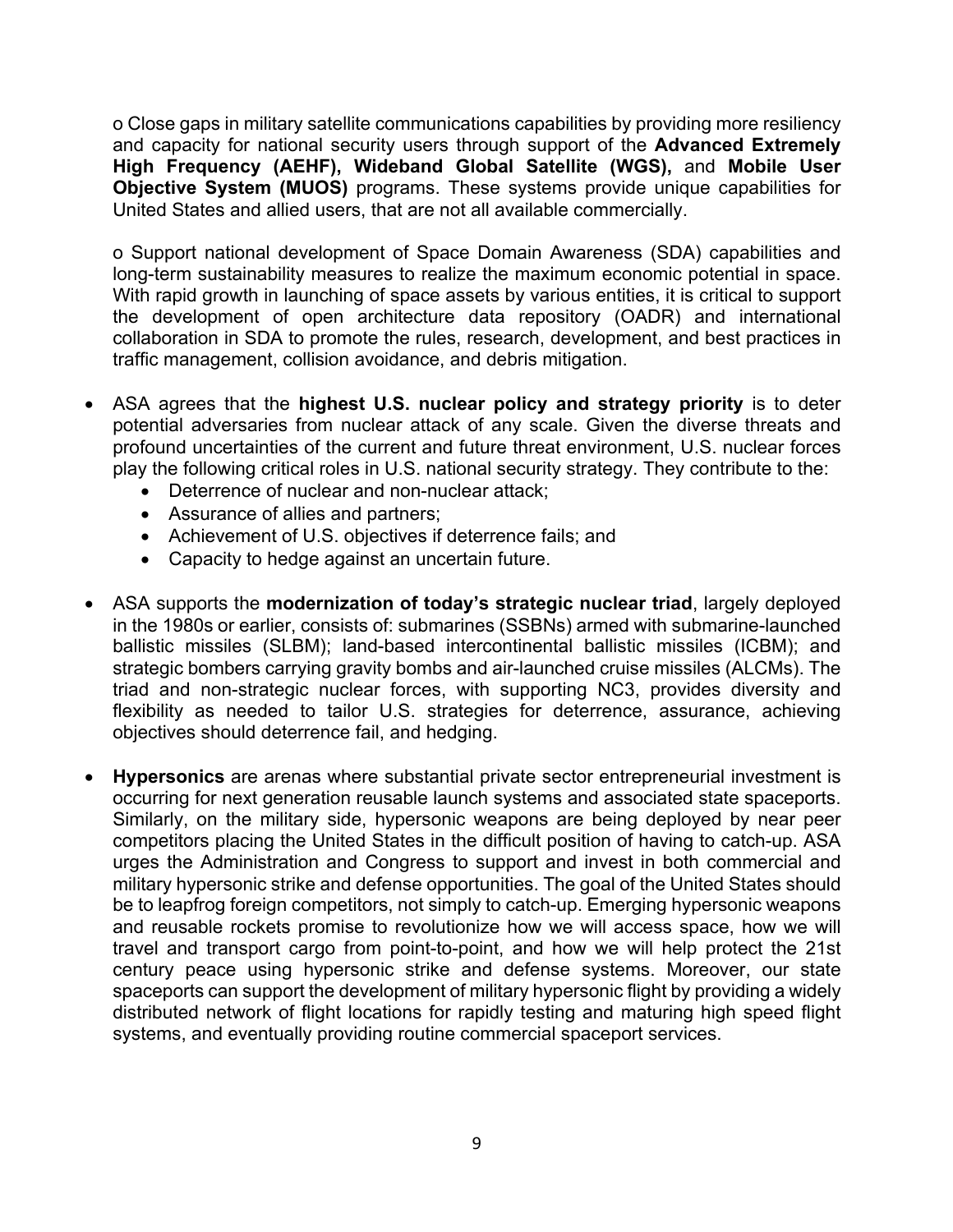- Support innovation in **aircraft sustainment** technologies to improve aircraft readiness and life-cycle affordability by fully funding the U.S. Air Force Rapid Sustainment Office.
- Continue to press development and improvement of **Missile Defense** systems that can spot and identify threat missile launches against the United States and our allies, identify intended targets, calculate exact trajectory, launch an interceptor, and guide it to destroy the threat in mid-air, all in a matter of seconds.
- Support development of technologies required to establish space national security to increasingly contested **cislunar space**. This includes synergizing existing deep-space systems and operations with new technology counters to emerging threats, including nuclear power, projected energy, kinetic energy systems, and nuclear propulsion.
- Support the maturation and integration of **the United States Space Force** (USSF) into the aerospace and defense systems of the Department of Defense. It is critical the new force effectively implement personnel and procurement policies and integrate its operations with those of the other services, including the creation of a **Space National Guard** so current Air National Guard Units with space missions are fully and properly integrated and to recognize the importance of the National Guard.
- Support **United States Space Command** (USSPACECOM) as the Unified Combatant Command to deter aggression and conflict, defend U.S. and allied freedom of action, deliver space combat power for the Joint/Combined force, and develop joint warfighters to advance U.S. and allied interests in, from, and through the space domain.

#### **WEATHER AND EARTH SCIENCE**

- Continue support for the nation's advanced Polar Weather Satellites, the **Joint Polar Satellite System (JPSS)/Polar Follow On,** and the geostationary sentinels, **GOES-R Series**. The combination of these satellite systems provides critical observations that drive forecast accuracy and real-time warnings of severe weather, saving lives and protecting commerce.
- Support **NOAA NESDIS** in the development of the nation's **Next Generation Weather Architecture**. Now is the time to begin investing in the technologies of the future that will ensure continuity and advance our capabilities in predicting and issuing warnings for tornadoes, extreme precipitation and flooding, and hurricanes. It is essential to fund development while our current satellite programs are being deployed and are performing so that there is no interruption in services – data gaps cost lives.
- Support the funding and launch calendar for the **Landsat 9** program, which has delivered over four decades of continuous space-based, moderate-resolution, land remote sensing data critical to providing key information about the world's food, forests, and water, and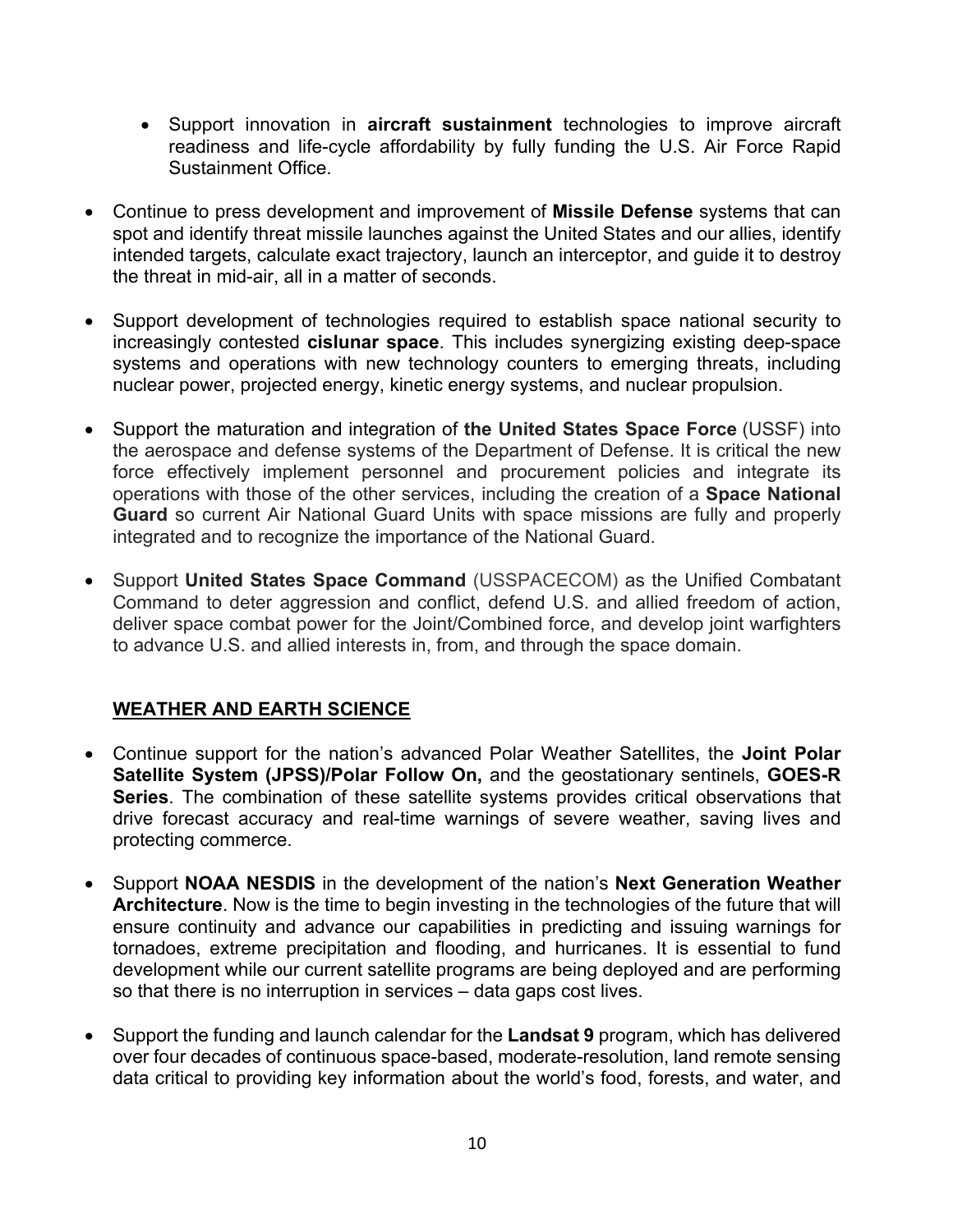how these and other global resources are being utilized. A Landsat 9 launch in 2021 will be critical to ensure continuity in the 45-year data record of the Earth's surface.

- Support deployment of the two remaining satellite constellations for the **Constellation Observing System for Meteorology, Ionosphere and Climate** (COSMIC-2A and COSMIC-2B) program, which will provide precision radio occultation soundings for improved numerical weather prediction model forecasts, and includes space weather payloads to benefit research and operational communities, such as the U.S. Air Force.
- Support **NASA's Earth Science Division** as it implements the Earth Science Decadal Survey's highest priority observations for advancing our understanding of the Earth system and how it is changing. Such missions leverage academic, industry, and government collaboration to provide the research, technology demonstrations, and operational capabilities that advance measurements driving weather and climate prediction models, allow for strategic resource management, and implement sustainable agricultural practices.
- Support efforts to improve our understanding and prediction of **space weather events** that have the potential to cause major disruption to our economic infrastructure and social well-being. Priorities include continued enforcement of the Space Weather Action Plan, Space Weather Strategy, and recently released Executive Order – Coordinating Efforts to Prepare the Nation for Space Weather Events; and passage of S.2817, the Space Weather Research and Forecasting Act.